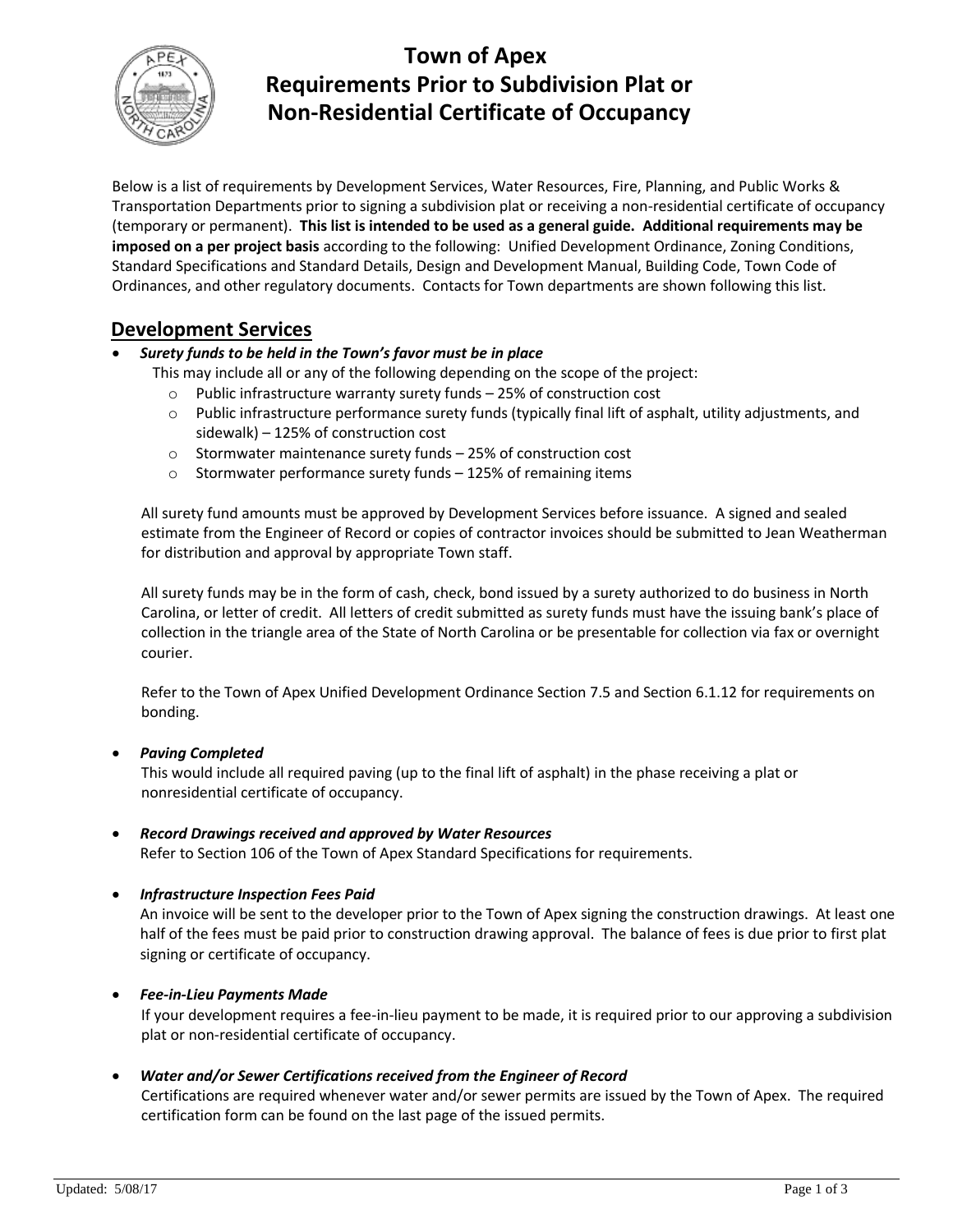*Waterline purity test results received, approved, and invoice(s) paid.*

#### *Warranty Inspection Passed*

The project phase must pass a warranty inspection. Contact your Construction Inspector or Eric Battle, Water Resources Infrastructure Inspections Manager at (919) 249-3510 to schedule the final inspection.

### **Fire Department**

#### *Obtain Fire Final*

For non-residential C/O's, Contact Karl Huegerich, Fire Marshal (919) 362-4055.

## **Planning**

#### *Plat Signed and Recorded*

For commercial projects requiring a plat, the plat must be approved and signed by the Town of Apex and recorded with Wake County Register of Deeds prior to obtaining a certificate of occupancy. The requirements for the plat can be found in the "[Site Plan Final Plat](http://www.apexnc.org/DocumentCenter/View/456/Site-Plan-Plat-PDF)" application available in the Planning Department offices or on the Town's website. Please contact the planner assigned to your project or the Planning Department at (919) 249-3426 for additional information.

#### *Planning Department Fees*

These include Plat Review Fee, Capital Reimbursement Fee, Recreation Fee (residential projects only), Transportation Impact Fee (site plans only). The Town's [Fee Schedule](http://www.apexnc.org/DocumentCenter/View/407/Fee-Schedule---FY-20172018--Effective-Revised-262018) is available in the Planning Department offices or on the Town's website[.](http://files.www.apexnc.org/docs/plan/dev_fees.pdf) Please contact Development Specialist Bonnie Brock in the Planning Department at (919) 249-3334 for assistance in calculation the four fees listed above.

#### *Zoning Compliance Inspections*

Zoning compliance inspections completed as applicable:

#### Subdivision Plats

Please contact the zoning compliance officer assigned to your project or the Planning Department at (919) 249- 3426 for the appropriate inspections. Items that must be completed prior to approval:

- o Perimeter landscape buffers installed or bonded. Bonding may only be done if approved by the ZCO.
- o Tree Protection Fencing Installed and Inspected
- o No Outstanding Zoning Violations

#### Non-Residential Site Plan Plat (required prior to CO)

Please contact the zoning compliance officer assigned to your project or the Planning Department at (919) 249- 3426 for the Zoning Compliance Final Site Inspection. Items that must be completed prior to approval:

- o Landscaping complete or bonded (bonding can only be done if approved by the zoning compliance officer).
- o Appropriate lighting certification letter received and accepted.
- $\circ$  All other approved plan requirements and applicable Town standards have been met. Typical items include dumpster enclosures & gates installed; outdoor storage fenced and screened; HVAC and similar mechanical units screened; electrical boxes & conduit, plumbing pipes and mechanical devices (vents etc.) are screened or painted to match building finishes; parking spaces striped and drives appropriately marked (stop bars, signs, arrows, etc.); bicycle racks, benches and similar site furnishings installed; building elevations and finishes completed according to approved site plan (colors, materials, etc.); and landscape, accent, or other building mounted lights not shown on approved site plan either brought into compliance or removed.
- o Any additional zoning conditions and/or site plan conditions are met.
- o General site clean-up.
- o No Outstanding Zoning Violations.

Please contact the Zoning Compliance Supervisor in the Planning Department at (919) 249-3426 if you have any questions.